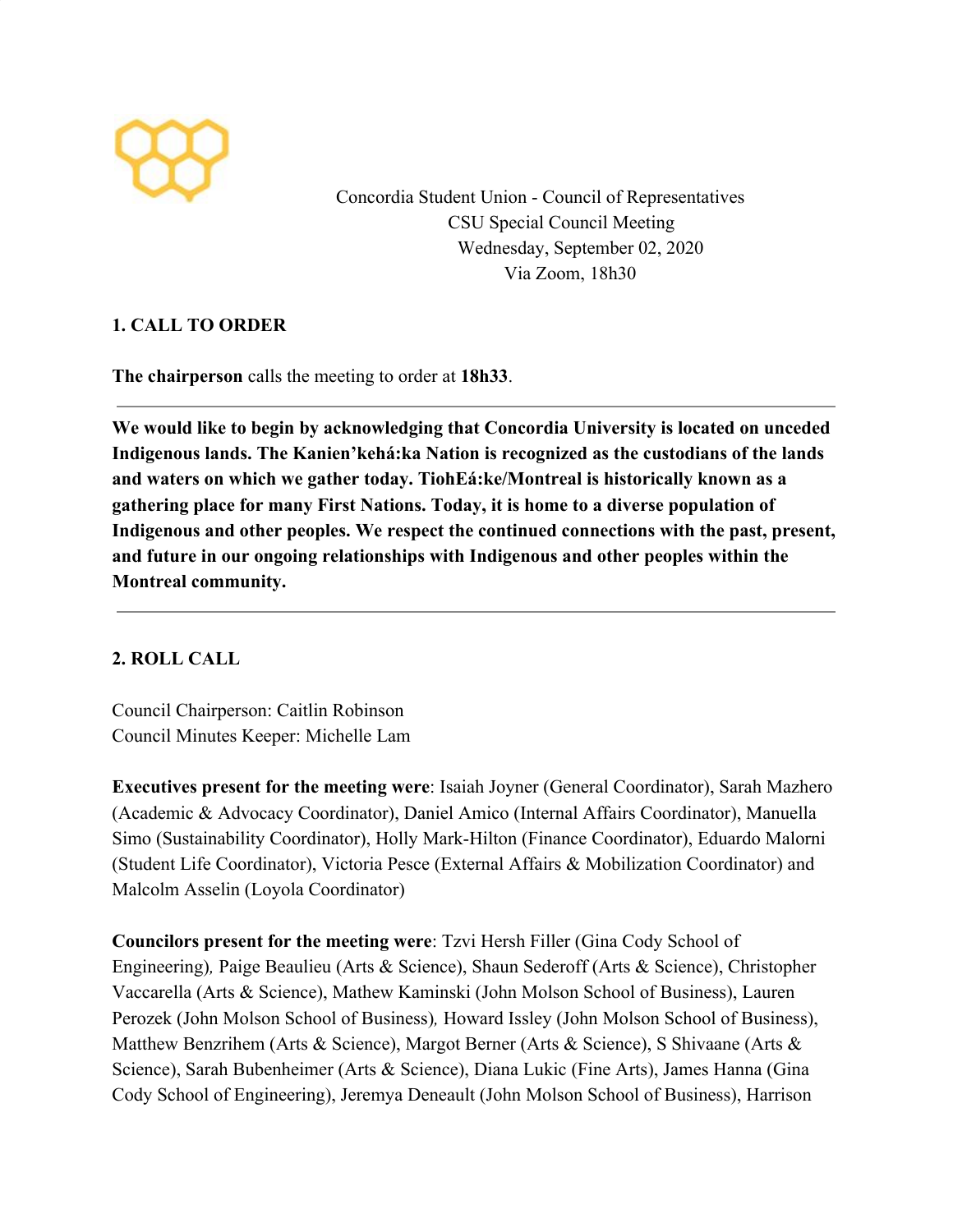Kirshner (John Molson School of Business), Arieh Barak (Independent), Desiree Blizzard (Gina Cody School of Engineering), Zach Williams (Independent), Roman Zelensky (Arts & Science)

**Councilors absent for the meeting were**: Natalia Whiteley (Gina Cody School of Engineering), Jarrad Haas (Fine Arts), Marlena Valenta (Arts & Science), Yasmine Yahiaoui (Arts & Science), Chealsea Okankwu (John Molson School of Business), Ahmadou Sakho (Arts & Science), Anais Gagnon (Gina Cody School of Engineering)

**Sarah Mazhero** moves to excuse **Victoria Pesce**. Seconded by **Isaiah Joyner**. Motion passes.

## **3. Appointments to Senate (JMSB & Fine Arts)**

**Sarah Mazhero:** The senate is one of the highest academic bodies for decision making. We would look into having people who are student representatives from JMSB and Fine Arts. On a separate note, has James Hanna graduated? We may need to replace that seat on Senate

**Chairperson:** Even if he has, he is still a council member until the DNE deadline in September

**Isaiah:** Nicolas is here from JMSB to motivate for the senate seat, I will be reading Aaliyah's motivation on her behalf as she cannot be here with us tonight.

**Nicolas Crevier:** I am VP Finance for CASA. The Senate caught my name because of the ability to bring student ideas andJMSB ideologies to a higher level and heard by those making decisions at the university. I have the time and energy to commit to this.

**Lauren Perozek:** What past experience do you have to make you a qualified candidate?

**Nicolas Crevier:** I'm on the BoD of CASA, which has given me insights on board meetings. I used to run a Youth program that has a BoD. I'm able to voice my opinion and move meetings forward. CASA and six years of running a youth program are my experiences

Lauren Perozek: So you have experience with student life and in board meetings?

**Nicolas Crevier:** I will have to refine my knowledge to do my best in this position

**Isaiah Joyner:** This is on behalf of Aaliyah Crawford's motivation. I'm the GC of FASA. I am the General Coordinator here at FASA! I'm in the fourth year of my Print Media BFA, and have been involved with and have contributed to a variety of our groups, organizations and publications at Concordia, such as the Queer Print Club, Art Matters Festival and Yiara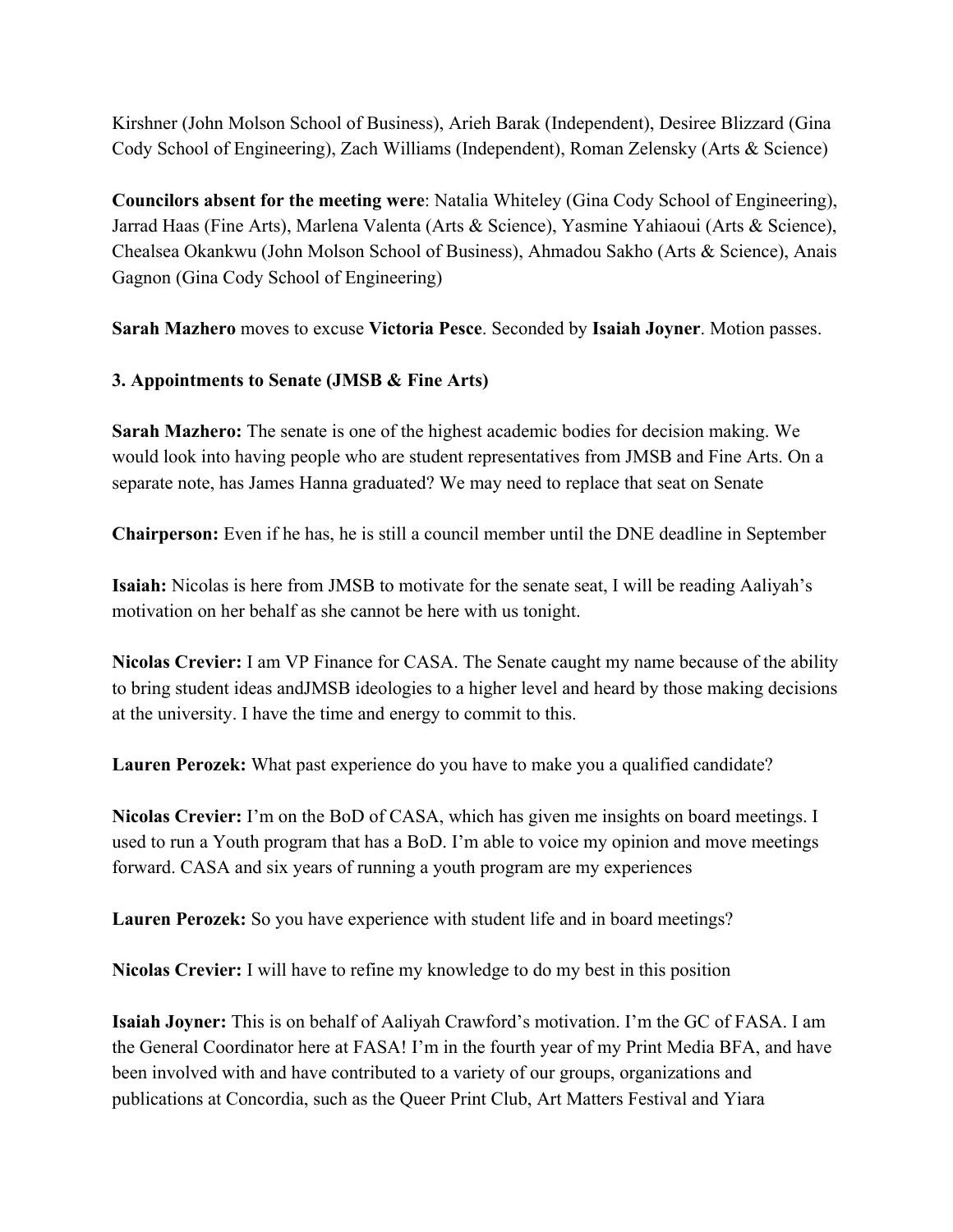Magazine. My involvement with these and other groups has brought me so much happiness, fulfilment, and experience and I am hoping to share that excitement with you all. Through workshops, by-laws, advocating and lots of emailing, my goal is to enrich the university and community experience of all Fine Arts students. I hope my work can contribute to making you all feel connected, excited, supported and welcomed this year

**Chairperson:** Were these made in the appointments committee?

**Isaiah Joyner:** For context, we previously brought up a motion where we're going to approach these faculties to see if they wanted to send anyone since these are elected positions and council decided to give them the opportunity to be with us on Senate, and to bridge the gap between faculty associations and the CSU

**Chairperson:** I just need a reminder on how the motion is

**Tzvi Hersh Filler**: I'm pretty sure that's not what the motion was. Can we take a look at the minutes from the RCM?

**Lauren Perozek:** I think we were debating between giving the seats to councillors vs. student representatives

**Chairperson:** The motion that passed is

*WHEREAS* the elected Senate positions for JMSB and Fine Arts were not occupied in the 2020 General Elections; *WHEREAS* the positions are originally intended to be occupied by elected officials and not appointed officials;

*BE IT RESOLVED THAT* the one elected JMSB Senate seat and the one elected Fine Arts Senate seat to be occupied by a Councillor from JMSB and by a Councillor from Fine Arts, respectively.

**Isaiah Joyner:** Go to the July SCM because I addressed it then. I asked if we can approach the faculty association to fill the senate seats. It was decided, and then we contacted them and got interest from them and confirmed that they had sent the members

**Chairperson:** That's what you said in the July 8 meeting. I'm trying to find the exact motion that was made

**Isaiah Joyner:** I knew we addressed it and received a consensus from council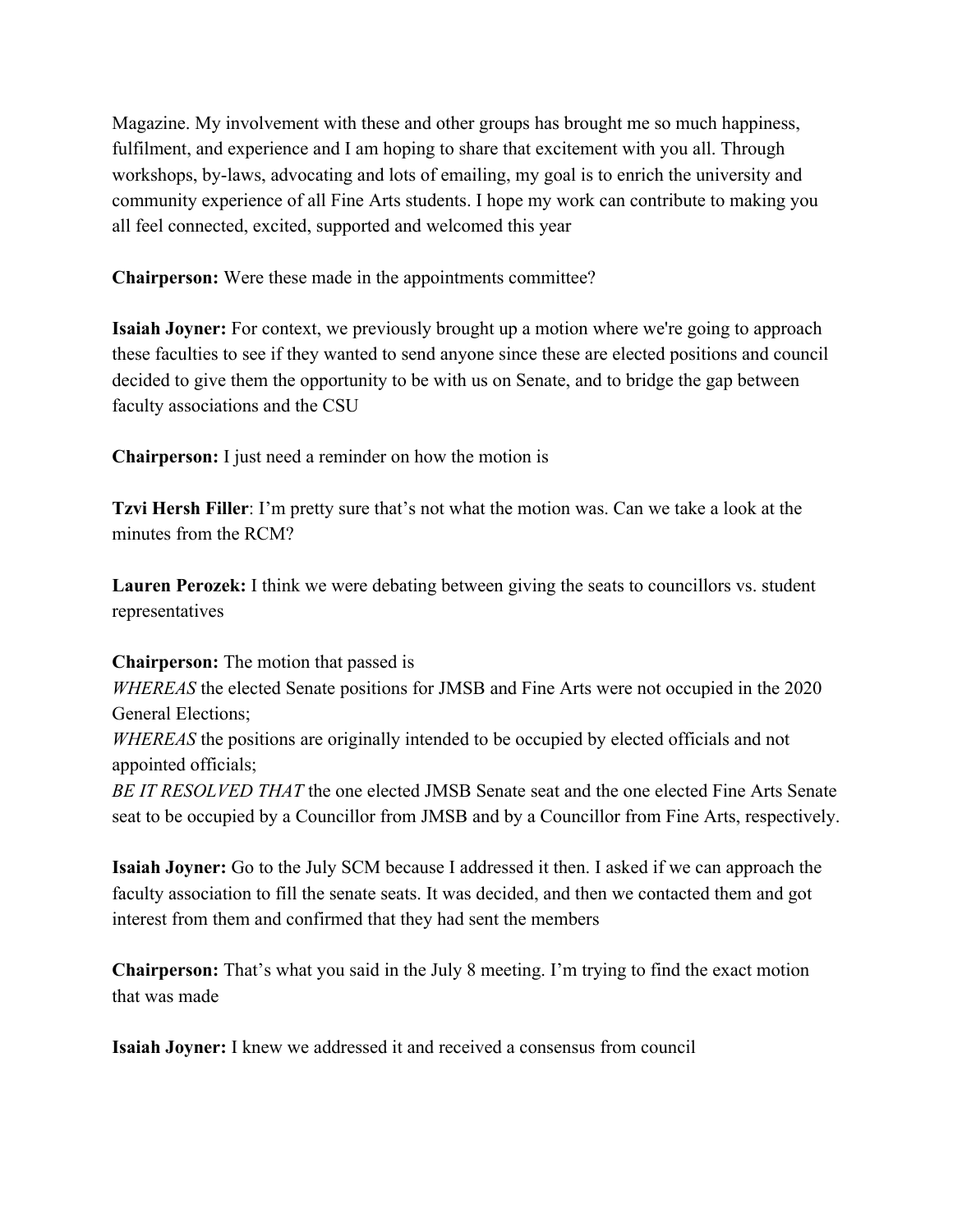**Chairperson:** In the minutes, there's only the motion where we voted to put in a councilor. I don't think this is violating anything

**Isaiah Joyner:** Can I make a new motion?

**Chairperson:** Who's currently in the Senate?

**Sarah Mazhero:** Elias and Natalie, Hanna and Alex Stojda

**Chairperson:** I recalled we appointed a fine arts and a jmsb councillor

**Isaiah Joyner:** The motion was brought because there were two vacant seats from the election, because they're elected seats we decided we should get a JMSB and Fine Arts councilor to occupy the seats. But in terms of bridging our relationship with the faculty associations and giving them an opportunity to bring in information from the academic caucus allowed me to reach out to the faculty associations as they are elected officials and fit the description, and add value

**Chairperson:** The motion that passed said that the seats be occupied by a JMSB and a Fine Arts councillor. I presume that means a CSU councilor?

**Isaiah Joyner:** Yes, but I asked for an amendment or at least asked the room about the alternative

**Chairperson:** It just may not be reflected in the minutes

**Tzvi Hersh Filler:** If I recall correctly, Isaiah mentioned it after we passed the motion and at that point we had already moved on from that motion

**Chairperson:** The motion to elect councilor carried and another motion made was to make the appointments now but it was voted down. Currently, we do have to put a JMSB and Fine Arts councillor in the Senate seats. We should table this to try to clarify, or make a motion to rescind the original motion? However, that goes against the spirit of the SCM agenda

**Isaiah Joyner:** Does it say JMSB seats or JMSB councillors on the agenda?

**Chairperson:** It just says Appointments to Senate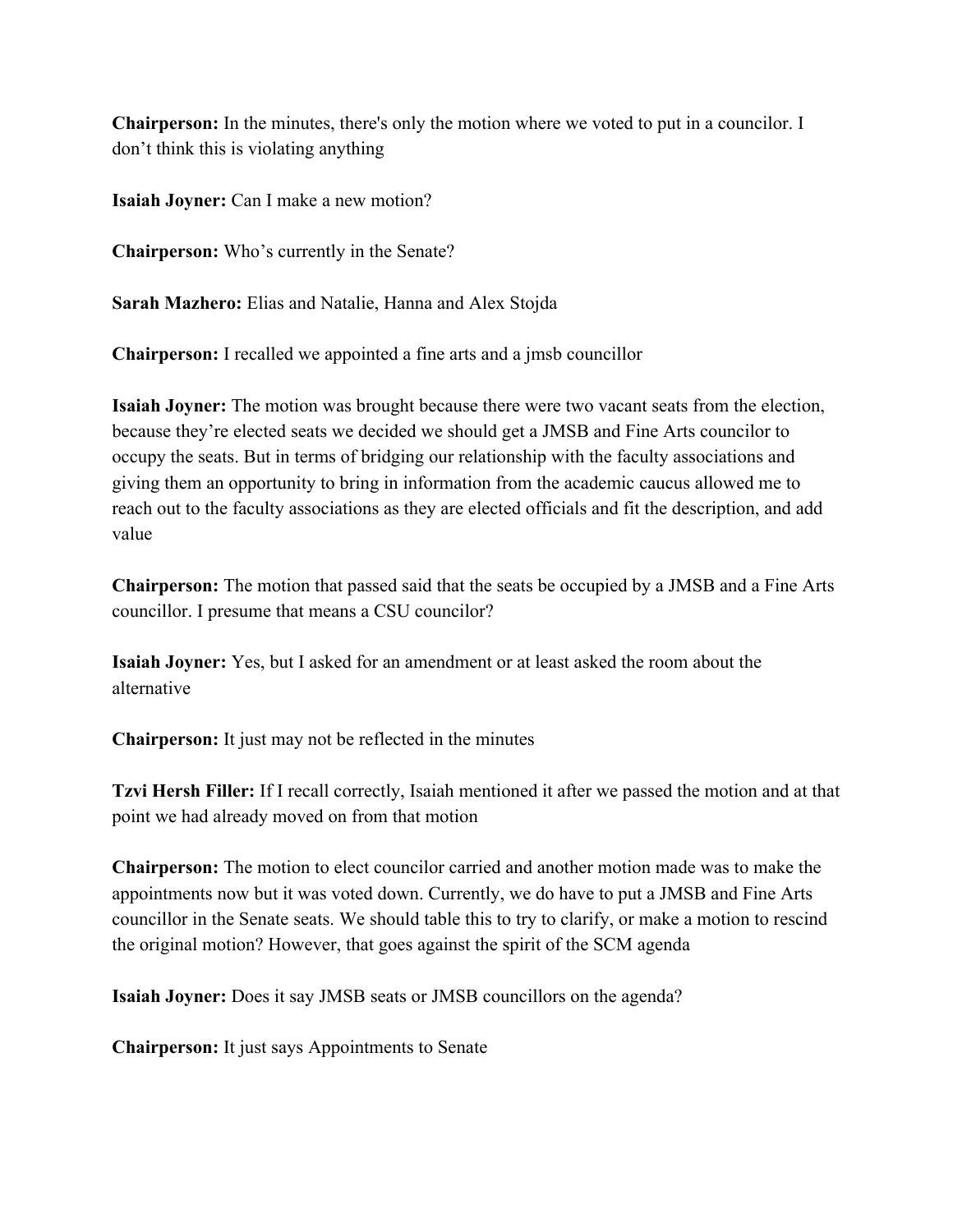**Isaiah Joyner:** Is it up for interpretation that it's not against the spirit of the agenda to appoint them?

**Chairperson:** I think council needs to decide who they want to put on the senate, but that sounds fair

**Lauren Perozek:** What in the minutes was our reasoning to make it just councillors?

**Chairperson:** It's in the *WHEREAS* clause.

**Tzvi Hersh Filler:** The addition of a new motion would violate the bylaws

**Chairperson:** It's just the agenda that can't change. In the standing regulation it says that motions can be added so long as they're relevant to the agenda topic, which I would say it is.

**Isaiah Joyner:** The deadline for the Senate is relatively soon and we need to appoint. We called an SCM to ensure all appointments go through.

**Chairperson:** It would require ⅔ as prior notice wasn't given for this new motion. We would have to rescind the motion passed on June 10th

**Lauren Perozek** presents the following motion. Seconded by **Tzvi Hersh Filler**. Motion passes. *BE IT RESOLVED THAT* the motion passed on June 10th concerning the appointment of senators be rescinded; *BE IT FURTHER RESOLVED THAT* one elected JMSB and one elected Fine Arts Senate seats be allocated to faculty association executives

**Lauren Perozek:** Isaiah did his homework and brought forward to us two good candidates. If we already have council representation on Senate, we should also include others student representatives with experience in student life

**Isaiah Joyner** presents the following motion. Seconded by **Harrison Kirshner**. Motion passes. *BE IT RESOLVED* that we appoint the VP of Finance of CASA and the General Coordinator of FASA to the Senate seats

## **4**. **Approval of Committee Minutes**

**Chairperson:** They can be approved at once, or can approve them one by one.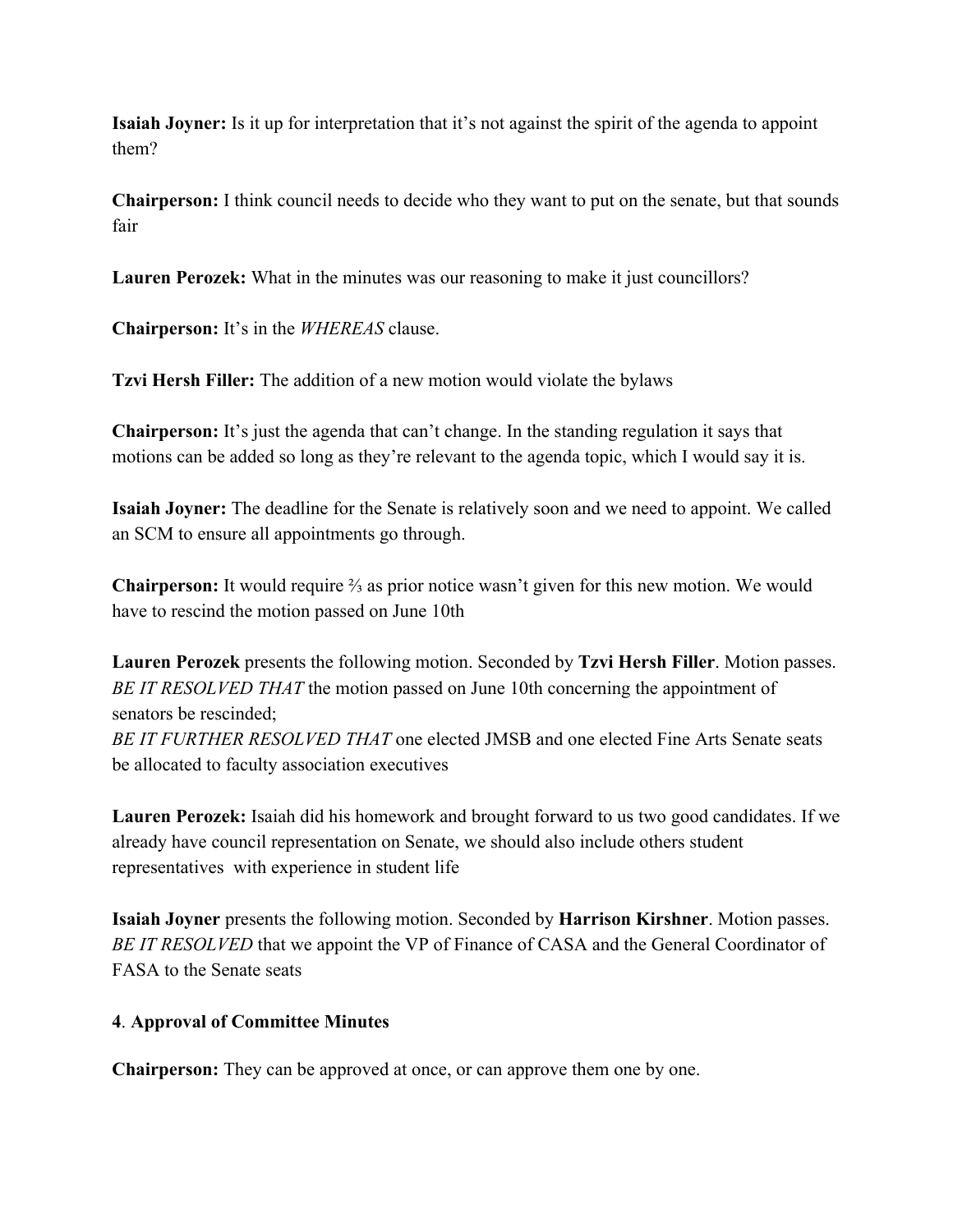**Tzvi Hersh Filler** motions to approve all the minutes. Seconded by **Christopher Vaccarella**.

**Tzvi Hersh Filler:** If we need to split, we can do that

**Isaiah Joyner** proposes to amend the motion to separate them by committees. Seconded by **Harrison Kirshner**. Motion passes.

**Isaiah Joyner** presents the following motion. Seconded by **Harrison Kirshner.** Opposed *BE IT RESOLVED THAT* the motion to approve the appointments committee minutes be split so that external committee appointments be separately approved

**Isaiah Joyner:** We have some concerns on how the appointment was conducted. The minutes tie into each other

**Tzvi Hersh Filler:** If we're going to discuss individual candidates, we should go into closed session.

**Tzvi Hersh Filler** motions to enter closed session. Seconded by **Christopher Vaccarella**. Motion passes.

**Isaiah Joyner** motions to ratify all minutes except for external committee's minutes. Seconded by **Christopher Vaccarella.** Motion passes.

**Isaiah Joyner** motions to table discussion of external committee appointments until after discussion of external committee minutes. Seconded. Motion passes.

**Lauren Perozek** motions to ratify each of the external committee minutes separately. Seconded by **Harrison Kirshner**. Motion passes.

**Tzvi Hersh Filler** motions to approve the **July 7th External Committee** minutes. Seconded by **Matthew Benzrihem.** Motion fails.

**Lauren Perozek** motions to exhaust the speakers list. Seconded by **Harrison Kirshner**. Motion passes.

**James Hanna** motions to extend the debate by five minutes.

**Tzvi Hersh Filler** motions to amend the previous motion to extend the debate by two minutes. Seconded by **Roman Zelensky**. Motion passes.

VOTE: 12 YES 6 NO 2 ABSTAIN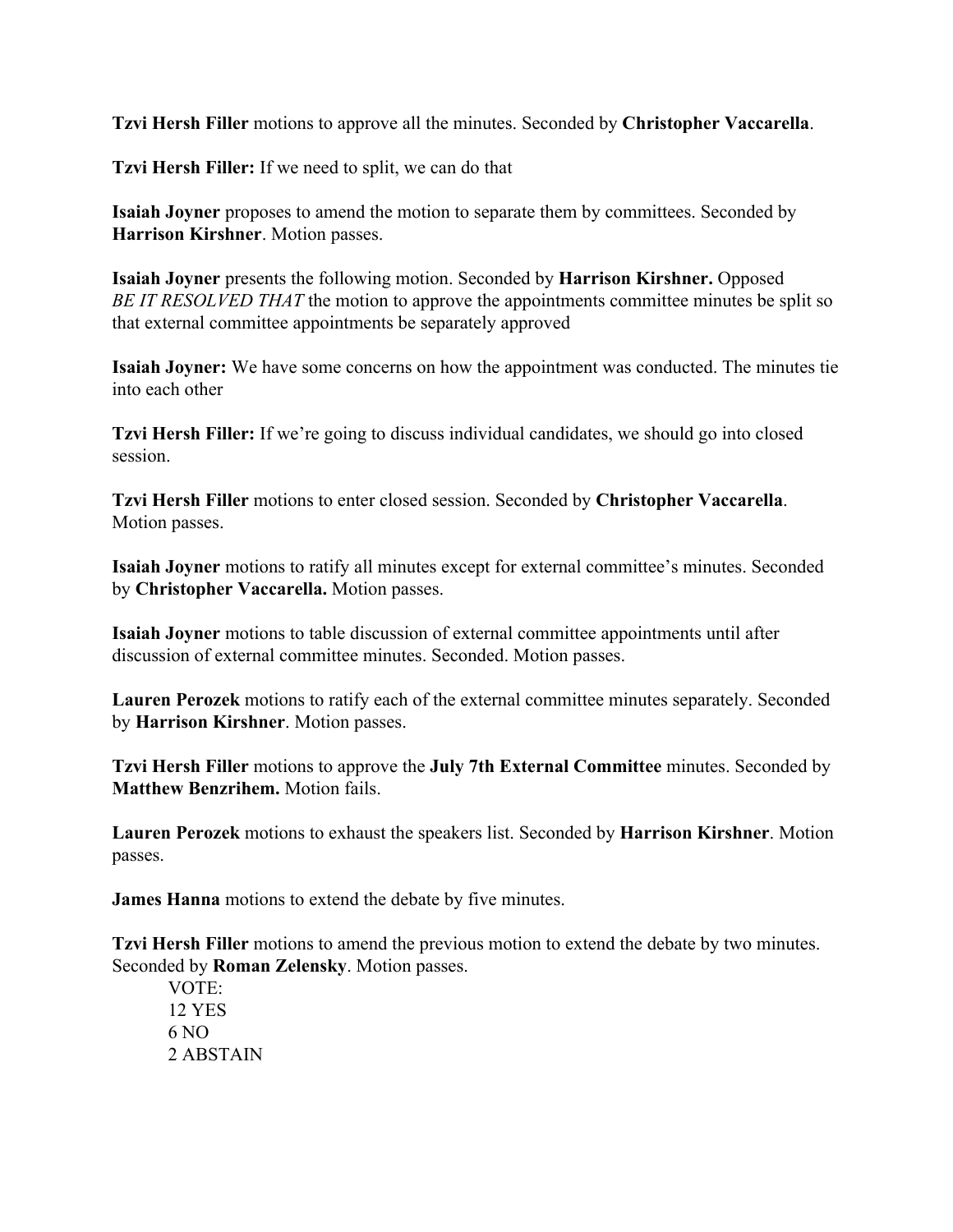**Tzvi Hersh Filler** motions to vote via secret ballot to approve the **July 7th External Committee** minutes. Motion passes.

**James Hanna** presents the following motion. Seconded by **Shaun Sederoff**. *BE IT RESOLVED THAT* the CSU council requests that External Committee appoint a neutral third-party chairperson, notwithstanding standing regulation 27

**James Hanna** motions to reconsider the chair's ruling that it is not relevant to discuss the appointment of a non-voting third-party chair for the external committee. Seconded by **Daniel Amico**. Motion passes.

VOTE 10 YES 6 NO 1 ABSTAIN

**Margot Berner** motions to amend the motion to have the appointments committee appoint a third-party chair to the external committee. Seconded by **Harrison Kirshner**

**James Hanna** presents the following motion. Seconded. Motion passes.

*BE IT RESOLVED THAT* the CSU council requests that External Committee appoint a neutral third-party chairperson, notwithstanding standing regulation 27;

*BE IT RESOLVED THAT* the CSU's chairperson acts as External Committee Chair until further notice

**Tzvi Hersh Filler** motions to approve the **July 20th External Committee** minutes. Seconded by **Matthew Benzrihem**.

**James Hanna** motions to exhaust the speakers list. Seconded. Motion passes.

**Eduardo Malorni** presents the following motion. Seconded by **Harrison Kirshner**. *BE IT RESOLVED* that the External Committee meeting minutes of July 20th be deferred back to External Committee for review

**Lauren Perozek** motions to amend the motion to the following. *BE IT RESOLVED* that External Committee be mandated to reach out to Eastern Door for more information

**Isaiah Joyner** motions to amend the motion to the following.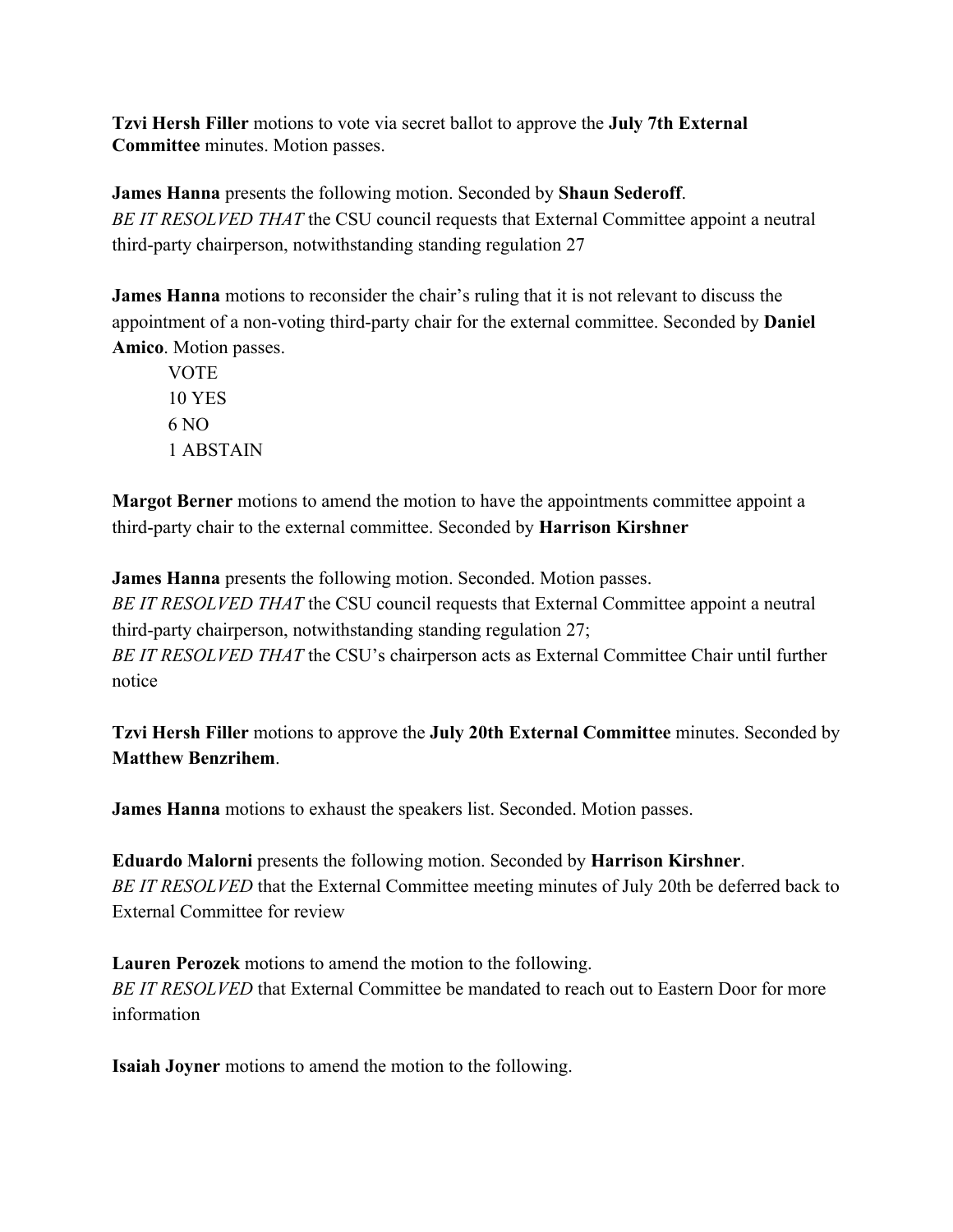*BE IT RESOLVED* that the External Committee meeting minutes of July 20th be deferred back to External Committee for review;

*BE IT FURTHER RESOLVED* that External Committee be mandated to reach out to Eastern Door applicant for more information

**Lauren Perozek** motions to amend the motion to the following.

*BE IT RESOLVED* that the External Committee meeting minutes of July 20th be deferred back to External Committee for review;

*BE IT FURTHER RESOLVED* that External Committee be mandated to reach out to the Eastern Door organization before its applicant for more information

**Lauren Perozek** motions to amend the motion to the following. Seconded. Motion passes. *BE IT RESOLVED* that the External Committee meeting minutes of July 20th be deferred back to External Committee for review;

*BE IT FURTHER RESOLVED* that External Committee be mandated to reach out to the Eastern Door's applicant;

*BE IT FURTHER RESOLVED* that if sufficient information is not gathered from the applicant than the External Committee be mandated to reach out to the organization

**Tzvi Hersh Filler** motions to approve the minutes from the **August 7th External Committee** minutes. Seconded by **Matthew Benzrihem**.

**Matthew Benrihem** presents the following motion. Seconded by **Tzvi Hersh Filler.** *BE IT RESOLVED THAT* the minutes be split in two in order to address the complaint and the contracts separately.

**Tzvi Hersh Filler** presents the following motion. Seconded. Motion passes. *BE IT RESOLVED* that Vincent Mousseau not be rehired by the CSU to run training in the future unless he issues an apology to Matthew Benzrihem.

**Tzvi Hersh Filler** presents the following motion.

*WHEREAS* Standing Regulation 16(g) states "The External and Campaigns Committee is responsible for overseeing the Student Union's relationship with organizations outside of the University ..."

*WHEREAS* the CSU seeks to operate in a manner which promotes the maximum transparency and accountability,

*BE IT RESOLVED* that henceforth any contract or negotiation negotiated with an external contractor or corporation not under the CSU umbrella, other than the CSU's lawyers, be approved by the External Committee before the CSU commits itself to the agreement or contract,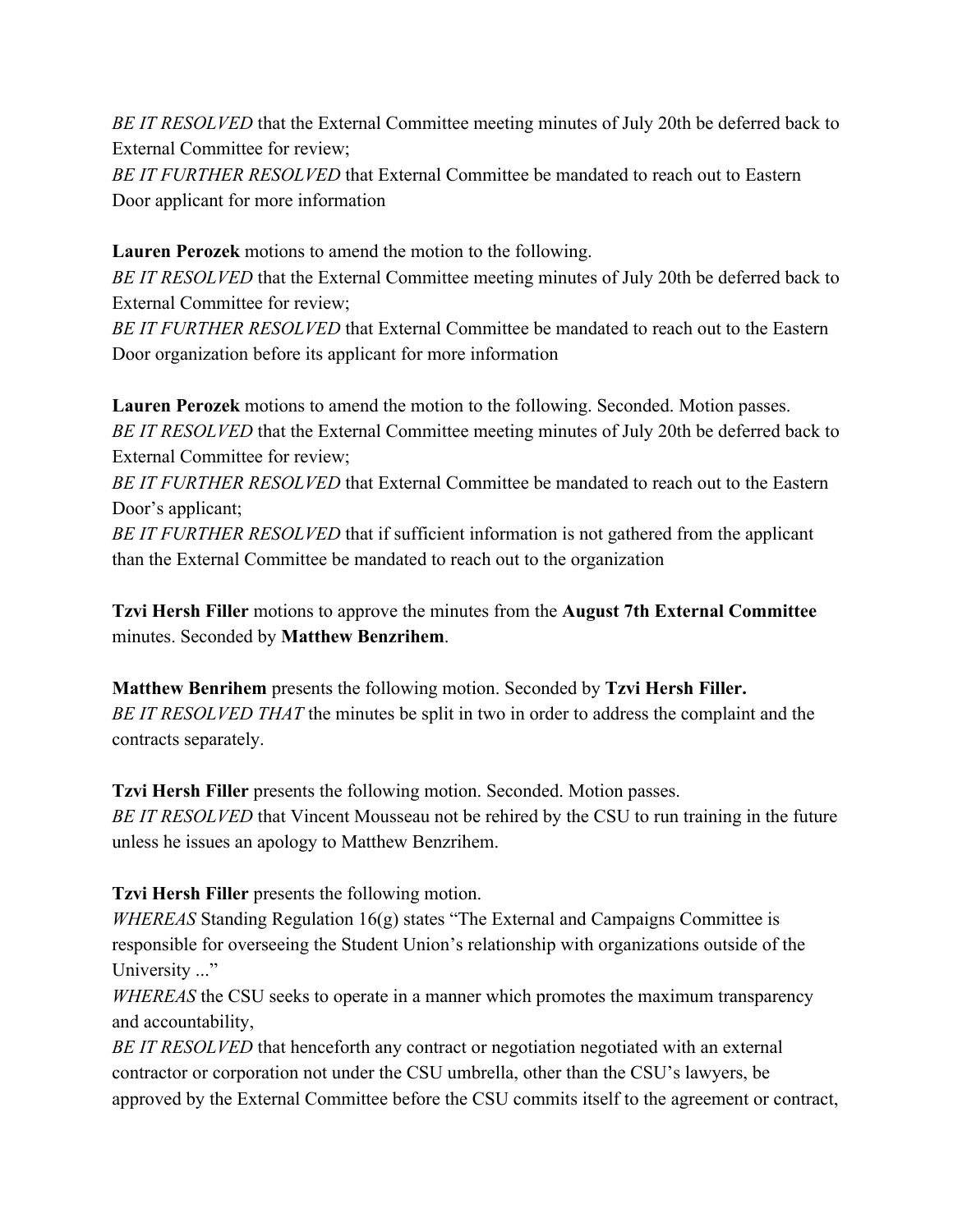unless the agreement or contract is covered by the mandate of a different committee, or is approved directly by council.

## **Margot Berner** presents the following amendment. Seconded by **Lauren Perozek**. Motion passes.

*BE IT RESOLVED* that henceforth any contract or negotiation negotiated with an external contractor or corporation not under the CSU umbrella, other than the CSU's lawyers, be approved by a signing authority before the CSU commits itself to the agreement or contract, unless the agreement or contract is covered by the mandate of a different committee, or is approved directly by council.

**Tzvi Hersh Filler** motions to amend it to **two** signing authorities. Seconded by **Isaiah Joyner**. Motion passes.

**Margot Berner** motions to strike the first *WHEREAS* clause. Seconded by **Isaiah Joyner**. Motion passes.

The motion has been amended to the following.

*WHEREAS* the CSU seeks to operate in a manner which promotes the maximum transparency and accountability,

*BE IT RESOLVED* that henceforth any contract or negotiation negotiated with an external contractor or corporation not under the CSU umbrella, other than the CSU's lawyers, be approved by two signing authorities before the CSU commits itself to the agreement or contract, unless the agreement or contract is covered by the mandate of a different committee, or is approved directly by council.

**Lauren Perozek** motions to rescind the following motion, *previously adopted*. Seconded by **Margot Berner**. Motion passes.

*BE IT RESOLVED* that Vincent Mousseau not be rehired by the CSU to run training in the future unless he issues an apology to Matthew Benzrihem.

VOTE: 8 YES 7 NO 1 ABSTAIN

**Lauren Perozek** presents the following motion. Seconded by **Margot Berner**. Opposed by **Matthew Benzrihem.** Motion passes.

*BE IT RESOLVED THAT* Vincent Mousseau be asked to apologize to Matthew Benzrihem for the Anti Semetic remark, but not make the apology contingent on their rehiring.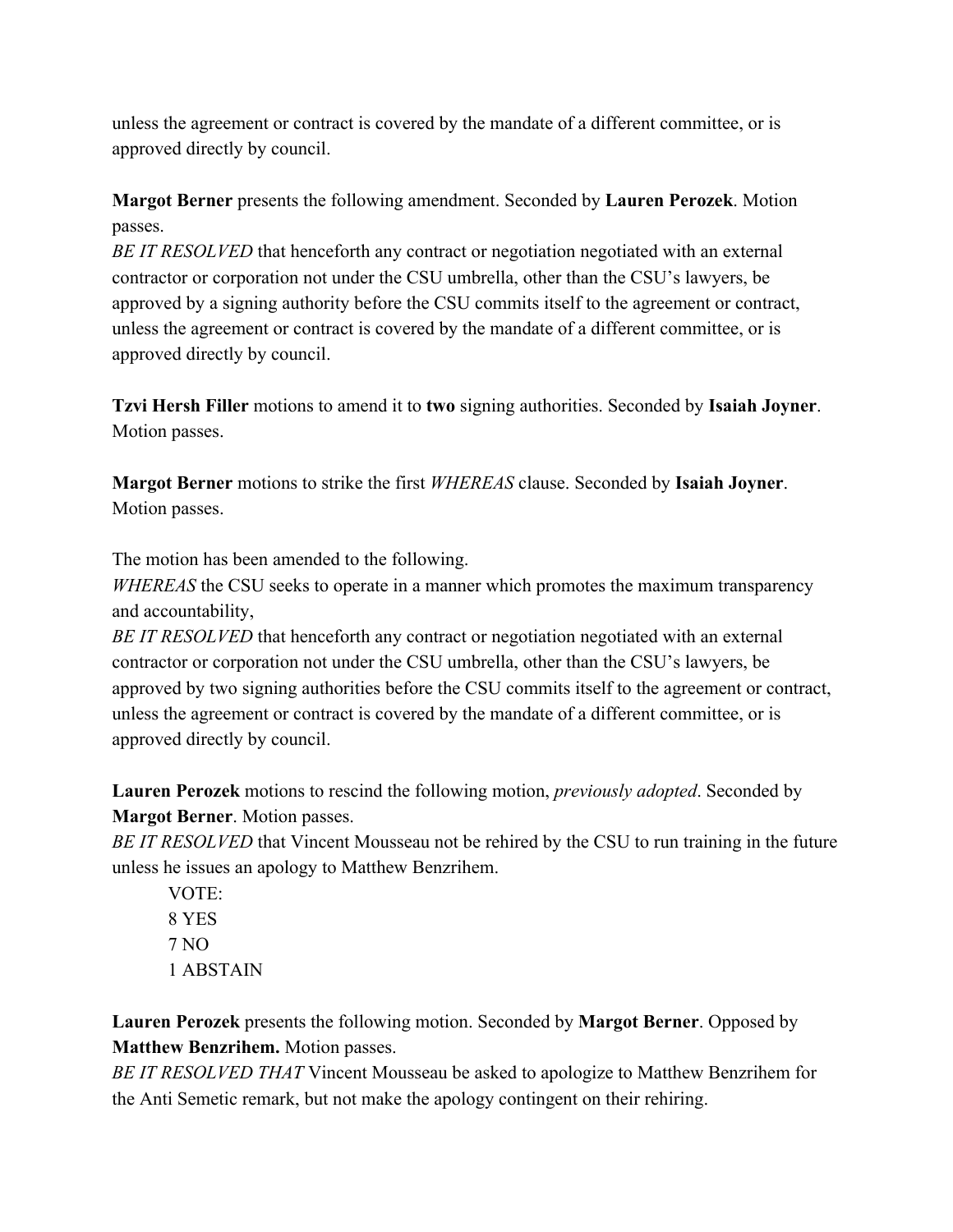VOTE: 14 YES 1 NO 1 ABSTAIN

**Eduardo Malorni** motions to table the External Committee appointments to the next RCM. Seconded. Motion passes.

VOTE: 11 YES 3 NO

**Eduardo Malorni** motions to return to open session. Seconded. Motion passes.

# **5. Standing Regulation 395**

**Tzvi Hersh Filler** presents the following motion. Seconded by **Lauren Perozek**. Motion passes. *WHEREAS* SR395 states that "All executive members are expected to attend Council meetings from beginning until end";

*WHEREAS* SR396 states that "Any executive absent without an exceptional excuse as

determined by a majority vote of council shall be deducted 100\$ from their paycheck";

*WHEREAS* the "Council Meetings" include both RCMs and SCMs;

*WHEREAS* the CSU bylaws empower any 3 councillors to call a SCM at any time, including after normal work hours;

*WHEREAS* it would be wrong to penalize executives for failing to attend a meeting is called for after work hours and was not known of as of the time of signing of their contracts;

*BE IT RESOLVED THAT* SR395 be amended to "All executive members are expected to attend Regular Council meetings from beginning until end";

*BE IT RESOLVED THAT* this motion is notwithstanding the CSU policy for Policy Development and Review;

*BE IT FURTHER RESOLVED* that the budgetary impact of this motion is nil.

**Tzvi Hersh Filler:** Hypothetically we can call an SCM at any time on various matters, and the time of SCMs are not known ahead of time, it's only fair if they are only penalized if they miss the RCMs.

**Isaiah Joyner:** Did you consult the policy committee members? Or go through them in any vein

**Tzvi Hersh Filler:** No, there is a notwithstanding in there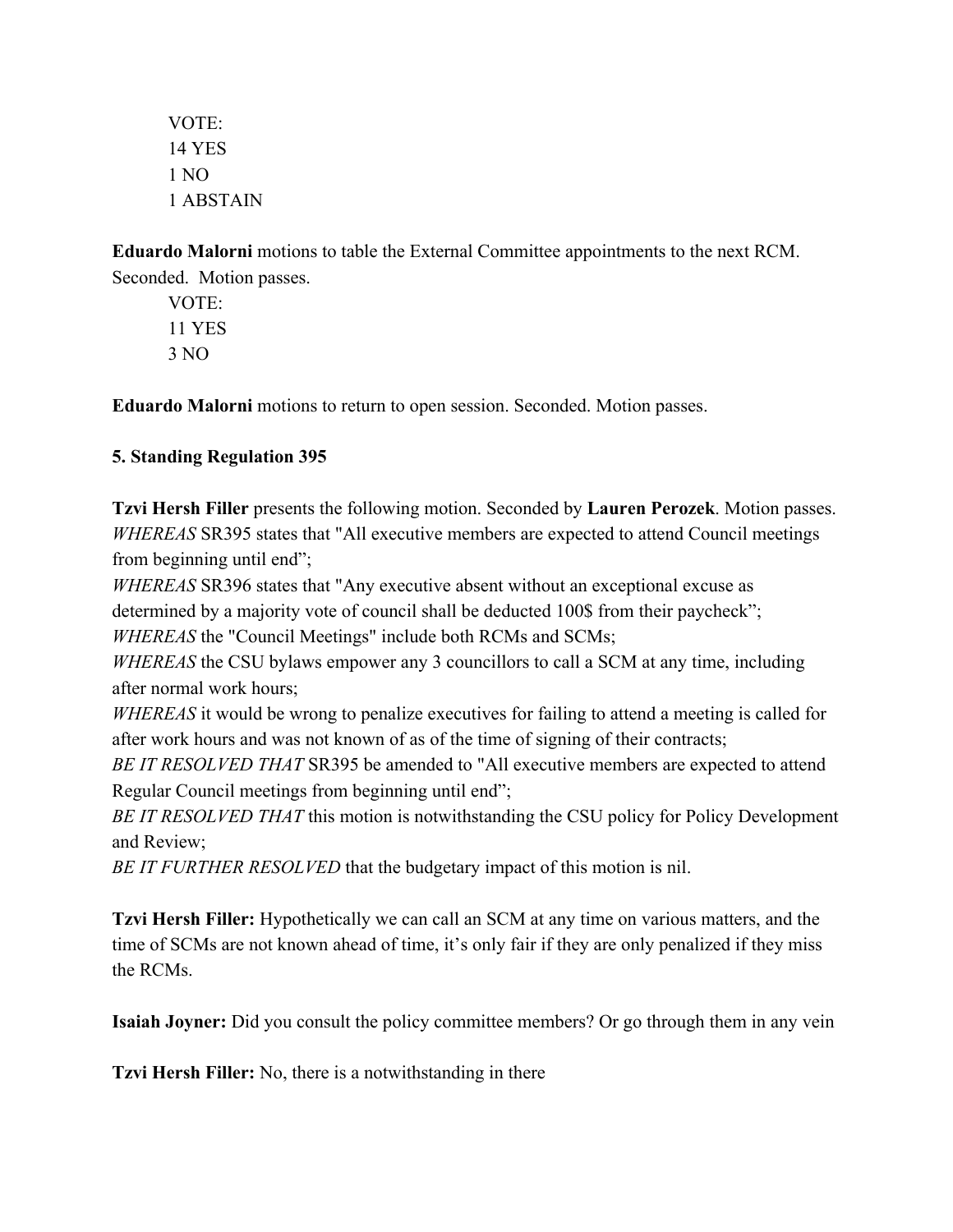**Isaiah Joyner:** When we bring policy updates to the council, will the policy committee have to make the change ?

**Isaiah Joyner** motions to task policy committee to change the standing regulations to reflect this motion. Seconded by **Harrison Kirshner**. Motion passes.

**Lauren Perozek:** Are they still mandated and required to be at these meetings?

**Isaiah Joyner:** There is no penalty but they are invited

#### **6. Standing Regulations 13 and 15**

**Tzvi Hersh Filler** presents the following motion. Seconded by **Lauren Perozek.** Motion passes. *WHEREAS* SR13 states *"... Additionally, should Council direct the Chairperson to perform additional duties, the exercise of which causes him or her to exceed 15 hours of work, then the Chairperson shall be remunerated for those additional hours at their regular honorarium rate of \$12 per hour...";*

*WHEREAS* the clause *"the exercise of which causes him or her to exceed 15 hours of work"* refers to a previous Standing Regula;on which has been modified, and therefore no longer makes sense;

*WHEREAS* SR15 states *"... Additionally, should Council direct the Minute Keeper to perform additional duties, the exercise of which causes him or her to exceed 5 hours of work, then the Minute Keeper shall be remunerated for those additional hours at their regular honorarium rate of \$12 per hour..."*

*WHEREAS* the clause *"the exercise of which causes him or her to exceed 5 hours of work"* refers to a previous Standing Regula;on which has been modified, and therefore no longer makes sense; *WHEREAS* the regular honorarium rate is no longer a thing;

*WHEREAS* 12\$ per hour is less than the minimum wage in Quebec;

*WHEREAS* it would seem like best prac;ce to not pay less than the minimum wage;

*WHEREAS* Policy Committee has already been mandated to address this;

*WHEREAS* Policy Committee seems to have a backlog of things to address;

*WHEREAS* it is good governance to not pay below minimum wage in the meantime;

*BE IT RESOLVED THAT* SR13, which currently states:

*"The Chairperson shall receive an honorarium of \$250 for regular and \$200 special council meetings. Notwithstanding should the meeting not reach quorum the honorarium shall be \$100. Additionally, should Council direct the Chairperson to perform additional duties, the exercise of which causes him or her to exceed 15 hours of work, then the Chairperson shall be remunerated for those additional hours at their regular honorarium*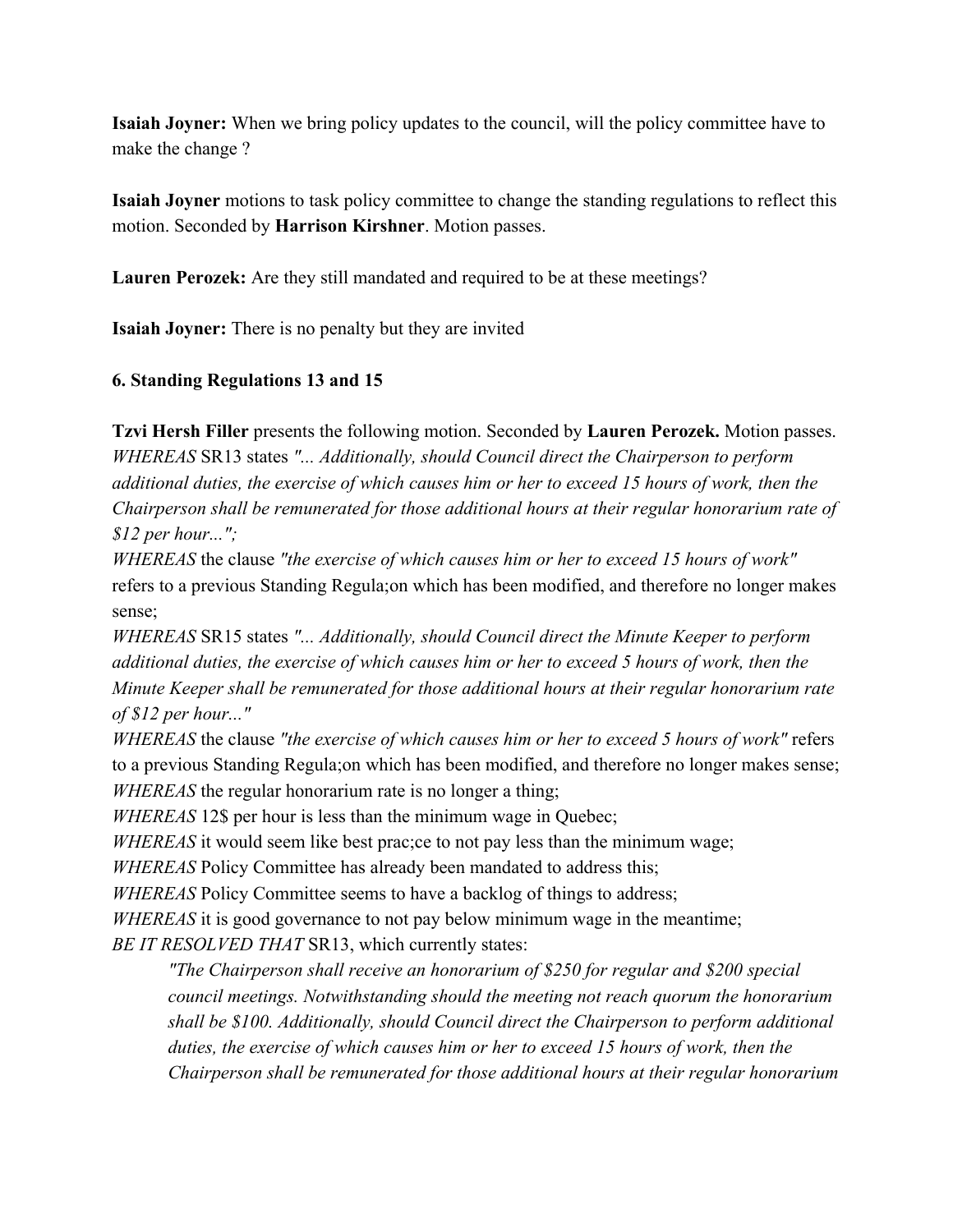*rate of \$12 per hour, contingent on maintaining a 'timesheet for all such work done that shall be approved as a part of their Chairperson's report."*

#### **be replaced by:**

*"The Chairperson shall receive an honorarium of \$250 for regular and \$200 special council meetings. Notwithstanding should the meeting not reach quorum the honorarium shall be \$100. Additionally, should Council direct the Chairperson to perform additional duties, then the Chairperson shall be remunerated for those additional hours at a rate of \$12 per hour, or minimum wage in the province of Quebec, whichever is higher, contingent on maintaining a timesheet for all such work done that shall be approved as a part of their Chairperson's report."* notwithstanding the CSU policy for Policy Development and Review;

*BE IT FURTHER RESOLVED THAT* SR15, which currently states:

*"The Minute Keeper shall receive an honorarium of \$100 for both regular and special council meetings. Notwithstanding should the meeting not reach quorum the honorarium shall be \$100. Additionally, should Council direct the Minute Keeper to perform additional duties, the exercise of which causes him or her to exceed 5 hours of work, then the Minute Keeper shall be remunerated for those additional hours at their regular honorarium rate of \$12 per hour, contingent on maintaining a timesheet for all such work done that shall be approved as a part of the Chairperson's report."*

## **be replaced by:**

*"The Minute Keeper shall receive an honorarium of \$100 for both regular and special council meetings. Notwithstanding should the meeting not reach quorum the honorarium shall be \$100. Additionally, should Council direct the Minute Keeper to perform additional duties, then the Minute Keeper shall be remunerated for those additional hours at a rate of \$12 per hour, or minimum wage in the province of Quebec, whichever is higher, contingent on maintaining a timesheet for all such work done that shall be approved as a part of the Chairperson's report.",* notwithstanding the CSU policy for Policy Development and Review,

*BE IT FURTHER RESOLVED THAT* the budgetary impact of this motion is less than 500\$ CAD.

**Tzvi Hersh Filler:** The removal of the word regular rate, which refers to a policy that doesn't exist. There is also a reference that claims that if the Minute Keeper does work for less than five hours, they will not be paid. It is also important to not pay them less than minimum wage. We should not pay our contractors less than minimum wage

**Desiree Blizzard:** We had something similar last year to increase the wage for Chair

**Chairperson:** We used to be paid a flat rate per meeting, predetermined that we would do a fixed amount of work. In 2017, that was changed because the system didn't make sense. Last